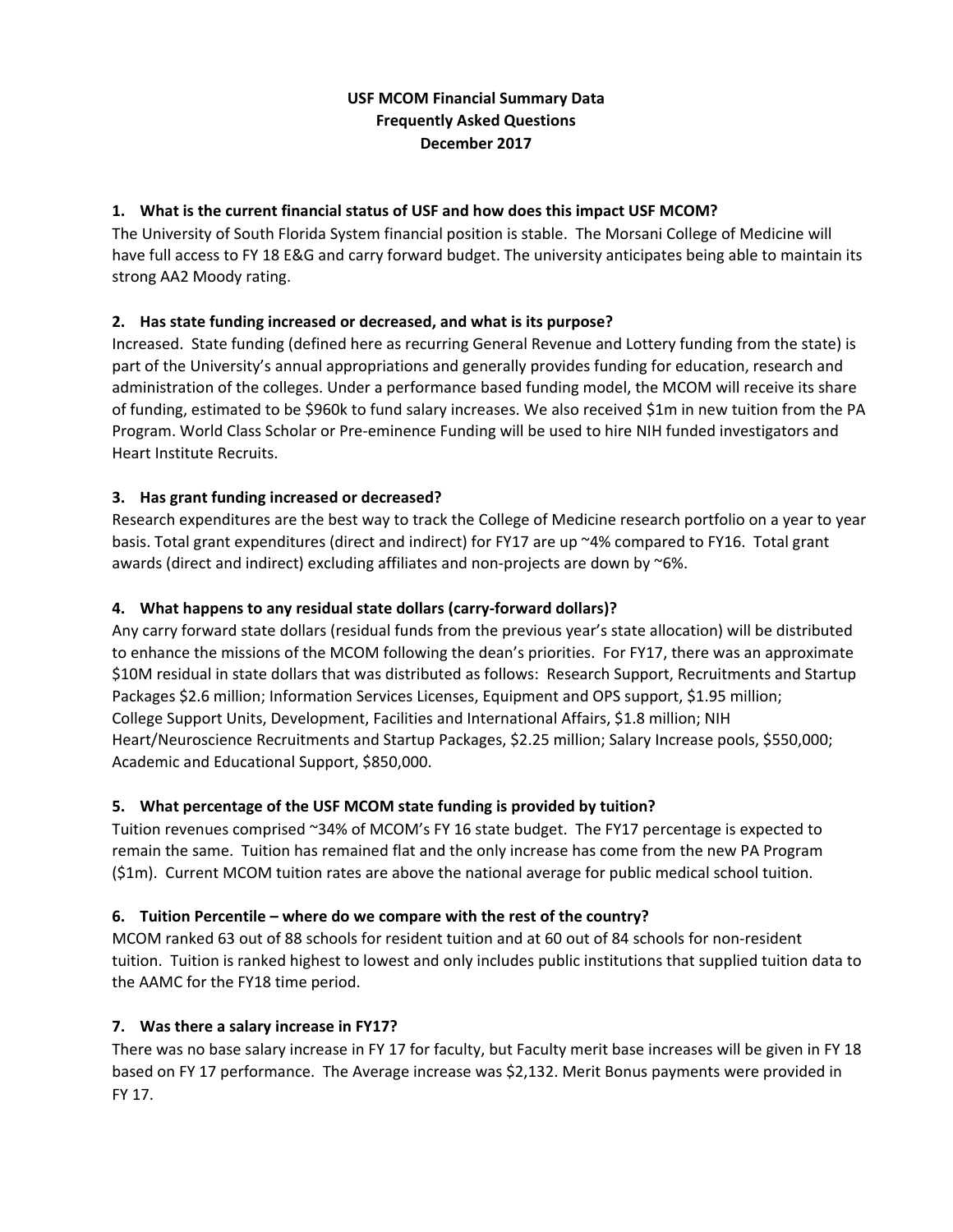### **8. What are the incentive plans for basic science faculty?**

The formula for the research incentive program: Bonus = NIH Bonus + [(salary savings >25%) x IDCR X E]. The NIH bonus component was based on 1 R01 = \$3K, 2 R01 = \$5K, 3 R01 = \$7K, and R21 = \$1,500. The "E" for Economy Factor was 1.25 for last year's calculation. There was ~329\$K provided in bonuses during FY17. In FY18 we provided \$ 425k in research bonuses for FY 17 performance.

## **9. What are the incentive plans for teaching?**

Faculty members were recommended for a bonus based on both the quantity and quality of their teaching/educational roles in the College of Medicine for both the UME and Graduate Education programs. For the UME program, the quality piece included not only students' evaluation of the faculty member, but also data on the faculty member's completion of student evaluations for non‐lecture components of the curriculum. We established a floor of .30 EVUs for all non‐clinical teaching (UME and Graduate Education EVUs were examined separately to determine eligibility) and .15 for those with just clinical teaching. Additional points were given based on whether (and to what degree) their student evaluations and the proportion of evaluations that were completed (as needed) fell, compared by percentile, to all involved in MCOM teaching/education. There was \$ 350k in FY 18 allocated for Teaching bonuses. The formula for the educational incentive program is attached.

## **10. What is the current financial status of the USF Practice Group?**

The USF Practice Group is projecting a loss of approximately \$3.4M for FY17 versus a budgeted loss of \$3.5M. The audited financial statement should be used. (?) The loss is part of an overall investment in the FPG of \$12M, which began in FY16, and includes conversion from Allscripts medical record to Epic electronic medical record system, improvements to the call center, and initiatives to improve patient access. These investments were presented to and approved by the USF Board of Trustees and are projected to result in annual revenue increases of \$10M‐\$15M annually. The USF Practice Group has budgeted to break even in FY18 and generate positive margins in FY19 and beyond to rebuild the practice plan reserves.

## **11. Will there be a clinical bonus paid by USFPG for FY17 clinical performance?**

No clinical bonuses will be paid to faculty during the FY17 USF Practice Group investment period. The practice plan implemented a new compensation plan and as a result, many physicians' base salaries will increase effective 10/1/17. The new compensation plan also includes a structured bonus plan that rewards performance in the following areas: productivity, commitment rate, access, quality, patient satisfaction, and citizenship.

## **12. I hear that USF Health Care has decided to focus on three critical areas in fiscal year 2018. What are these and how will this affect me as a faculty?**

We will be focusing on three (3) primary areas. The three (3) are: 1) Access – entails working with departments to optimize provider schedules and the central call center; 2) Revenue Optimization – entails optimizing collections/wRVU by improving documentation and coding, charge capture, managed care contracting and front and back end billing performance; 3) Ambulatory Surgery Center – changing its operations to look more like a free‐standing operation with the intent to provide exceptional customer service while driving positive margins.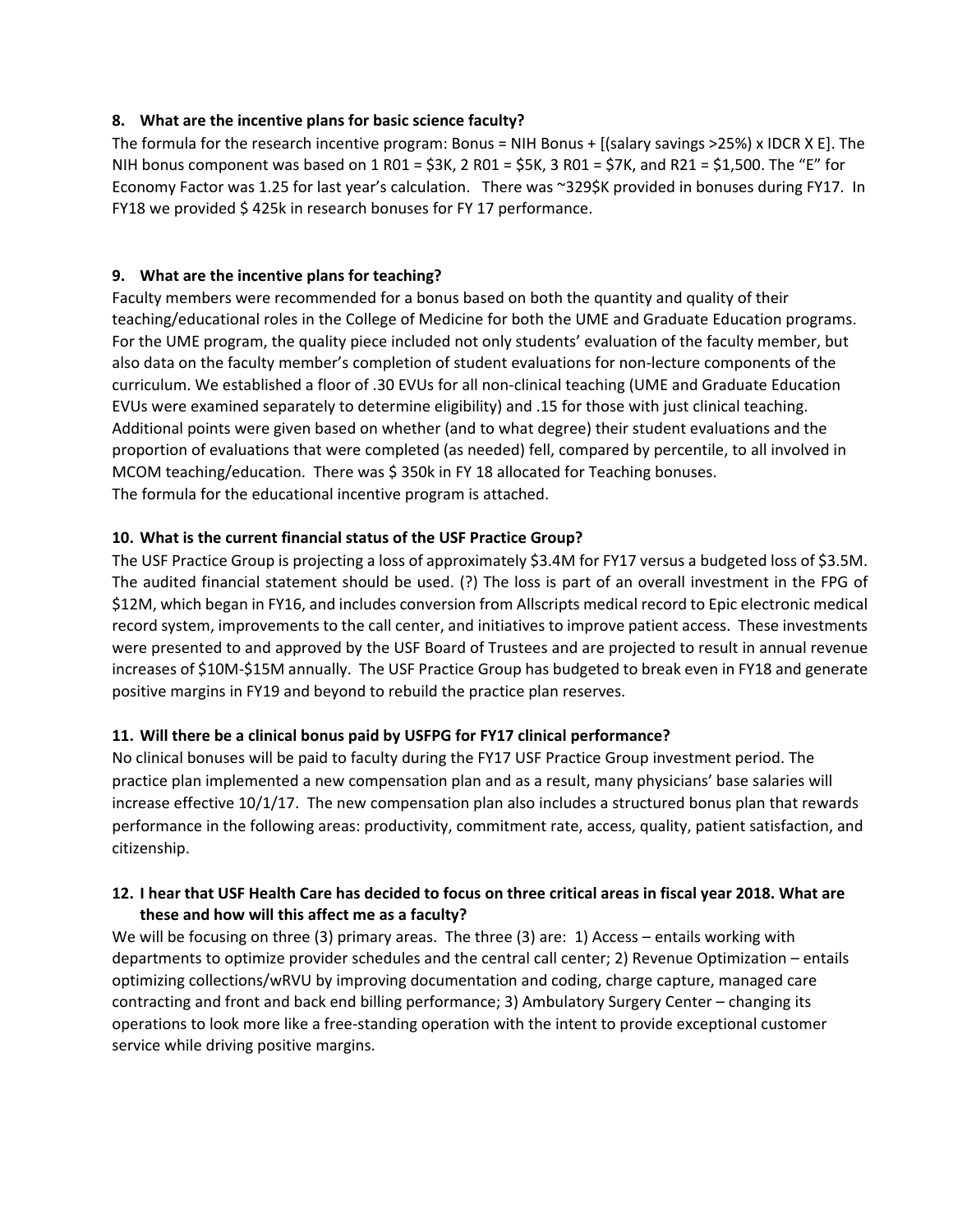All three (3) are important to the faculty because achieving success in these would allow departments to not meet but exceed budgeted targets which would have a positive impact on future compensation of the faculty.

## **13. There has been talk about "the new clinical faculty compensation plan". What is being implemented?**

The new compensation plan is about matching work effort to compensation in a more accountable manner. We have provided the compensation plan document to everyone and the chairs have begun to implement it in FY2018. The effects of the plan should be noticed by all by October 1, 2017.

## **14. What are the components of the AAMC salary tables?**

AAMC Salary Survey asks for the following salary components:

- Fixed/Contractual Salary: Base Salary (UCS/ASF/VA); Administrative Stipends
- Medical Practice Supplement: Call Pay; Med Practice Support; ASF Special Pay; ASF Bonus
- Bonus/Incentive Pay: UCS Bonuses

## **15. Are central administrative costs at USFPG increasing?**

No, Central administrative costs at USFPG decreased by 7% from FY16 to FY17.

### **16. What percentage of revenue goes to overhead?**

No more than 15% for UMSA OH and 5% for Dean's Tax.

### **17. What are the components of overhead?**

Overhead consists of four (4) components: Central FGP Shared Services overhead, FGP Front End overhead, Dean's Academic Fund overhead, and departmental overhead. The Shared Services overhead supports the FGP administration, Finance & Accounting, Legal, Managed Care & Credentialing, Human Resources (HR), Revenue Cycle Operations (RCO) Back End, Information Systems (IS), Patient Access, Marketing, Quality, Safety, & Risk, and Clinical Operations. The RCO Front End overheads are allocated separately from the Back End costs. The departmental overheads include all department expenses other than physician expenses.

### **18. What are "Other Expenses" as listed in the Excel Spreadsheets?**

All "Other Expenses" are those that are not related to salaries/benefits, research subcontracts, university overhead, transfers to direct support organizations. Other expenses include but are not limited to services (patient care, participant costs, etc.), utilities, lab and office supplies, travel and travel related costs, computer store purchases, telephone charges, postage and delivery, repairs and maintenance, financial aid, etc.

### **19. What are "Transfers to Direct Support Organizations" as listed in the Excel Spreadsheets?**

These transfers include activity between USF and DSO (Foundation, UMSA, etc.) and are primarily related to GME (resident health insurance, malpractice insurance, resident fringe benefit, etc.) In addition to USF, which is a legal corporate entity, this mission is extended to several University Direct Support Organizations (DSOs). A Direct Support Organization (DSO) is a separate, not‐for‐profit corporation organized and operated exclusively to assist the University to achieve excellence by providing supplemental resources for private gifts and bequests, and valuable education support services. These organizations are authorized by Florida Statute to receive, hold, invest and administer property and to make expenditures to or for the benefit of the University. An independent certified public accountant conducts an annual audit of each organization's financial statements and the annual audit report is submitted to the Auditor General and the Board of Trustees. USF Foundation funds may be transferred to support expenses incurred directly by